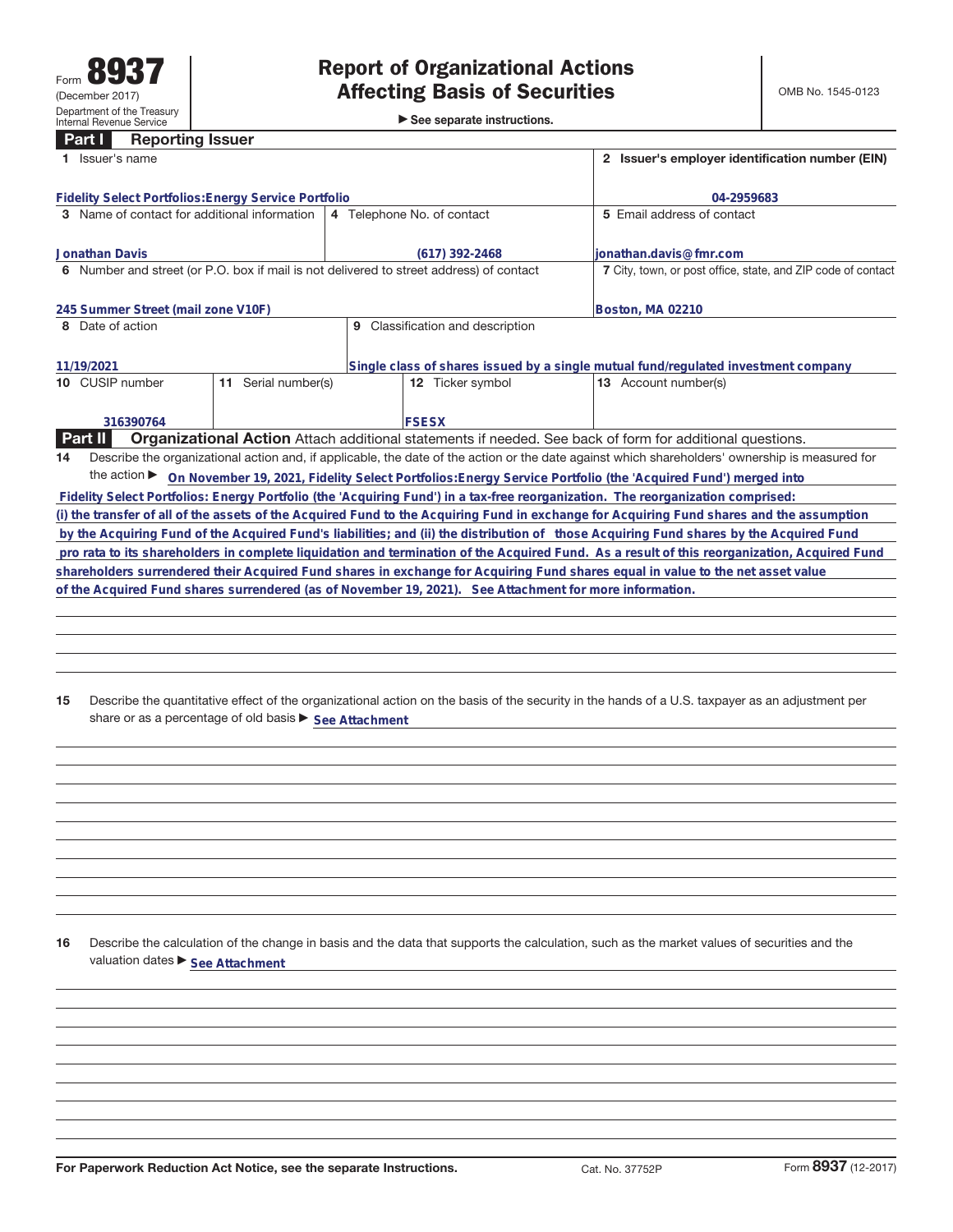| Form 8937 (12-2017) |                                                                                                                                                              |                      |                                     | Page 2                                |
|---------------------|--------------------------------------------------------------------------------------------------------------------------------------------------------------|----------------------|-------------------------------------|---------------------------------------|
| Part II             | <b>Organizational Action (continued)</b>                                                                                                                     |                      |                                     |                                       |
|                     |                                                                                                                                                              |                      |                                     |                                       |
| 17                  | List the applicable Internal Revenue Code section(s) and subsection(s) upon which the tax treatment is based ▶<br>IRC sections 368(a), 354(a) and 358(a).    |                      |                                     |                                       |
|                     | Treas. Reg. section 1.358-2                                                                                                                                  |                      |                                     |                                       |
|                     |                                                                                                                                                              |                      |                                     |                                       |
|                     |                                                                                                                                                              |                      |                                     |                                       |
|                     |                                                                                                                                                              |                      |                                     |                                       |
|                     |                                                                                                                                                              |                      |                                     |                                       |
|                     |                                                                                                                                                              |                      |                                     |                                       |
|                     |                                                                                                                                                              |                      |                                     |                                       |
|                     |                                                                                                                                                              |                      |                                     |                                       |
|                     |                                                                                                                                                              |                      |                                     |                                       |
|                     |                                                                                                                                                              |                      |                                     |                                       |
|                     |                                                                                                                                                              |                      |                                     |                                       |
|                     |                                                                                                                                                              |                      |                                     |                                       |
|                     |                                                                                                                                                              |                      |                                     |                                       |
| 18                  | Can any resulting loss be recognized? ► No loss can be recognized as a result of this event.                                                                 |                      |                                     |                                       |
|                     |                                                                                                                                                              |                      |                                     |                                       |
|                     |                                                                                                                                                              |                      |                                     |                                       |
|                     |                                                                                                                                                              |                      |                                     |                                       |
|                     |                                                                                                                                                              |                      |                                     |                                       |
|                     |                                                                                                                                                              |                      |                                     |                                       |
|                     |                                                                                                                                                              |                      |                                     |                                       |
|                     |                                                                                                                                                              |                      |                                     |                                       |
|                     |                                                                                                                                                              |                      |                                     |                                       |
|                     |                                                                                                                                                              |                      |                                     |                                       |
|                     |                                                                                                                                                              |                      |                                     |                                       |
|                     |                                                                                                                                                              |                      |                                     |                                       |
|                     |                                                                                                                                                              |                      |                                     |                                       |
|                     |                                                                                                                                                              |                      |                                     |                                       |
| 19                  | Provide any other information necessary to implement the adjustment, such as the reportable tax year ▶ None                                                  |                      |                                     |                                       |
|                     |                                                                                                                                                              |                      |                                     |                                       |
|                     |                                                                                                                                                              |                      |                                     |                                       |
|                     |                                                                                                                                                              |                      |                                     |                                       |
|                     |                                                                                                                                                              |                      |                                     |                                       |
|                     |                                                                                                                                                              |                      |                                     |                                       |
|                     |                                                                                                                                                              |                      |                                     |                                       |
|                     |                                                                                                                                                              |                      |                                     |                                       |
|                     |                                                                                                                                                              |                      |                                     |                                       |
|                     |                                                                                                                                                              |                      |                                     |                                       |
|                     |                                                                                                                                                              |                      |                                     |                                       |
|                     |                                                                                                                                                              |                      |                                     |                                       |
|                     |                                                                                                                                                              |                      |                                     |                                       |
|                     | Under penalties of perjury, I declare that I have examined this return, including accompanying schedules and statements, and to the best of my knowledge and |                      |                                     |                                       |
|                     | belief, it is true, correct, and complete. Declaration of preparer (other than officer) is based on all information of which preparer has any knowledge.     |                      |                                     |                                       |
| <b>Sign</b>         |                                                                                                                                                              |                      |                                     |                                       |
| <b>Here</b>         | Signature $\blacktriangleright$                                                                                                                              |                      | Date $\blacktriangleright$          | 2/8/2022                              |
|                     |                                                                                                                                                              |                      |                                     |                                       |
|                     | Print your name ▶ Jonathan Davis                                                                                                                             |                      | Title $\blacktriangleright$<br>Date | <b>Assistant Treasurer</b>            |
| <b>Paid</b>         | Print/Type preparer's name                                                                                                                                   | Preparer's signature |                                     | <b>PTIN</b><br>Check $\vert \vert$ if |
| <b>Preparer</b>     |                                                                                                                                                              |                      |                                     | self-employed                         |
| <b>Use Only</b>     | Firm's name<br>▶<br>Firm's address ▶                                                                                                                         |                      |                                     | Firm's EIN ▶<br>Phone no.             |
|                     |                                                                                                                                                              |                      |                                     |                                       |

Send Form 8937 (including accompanying statements) to: Department of the Treasury, Internal Revenue Service, Ogden, UT 84201-0054